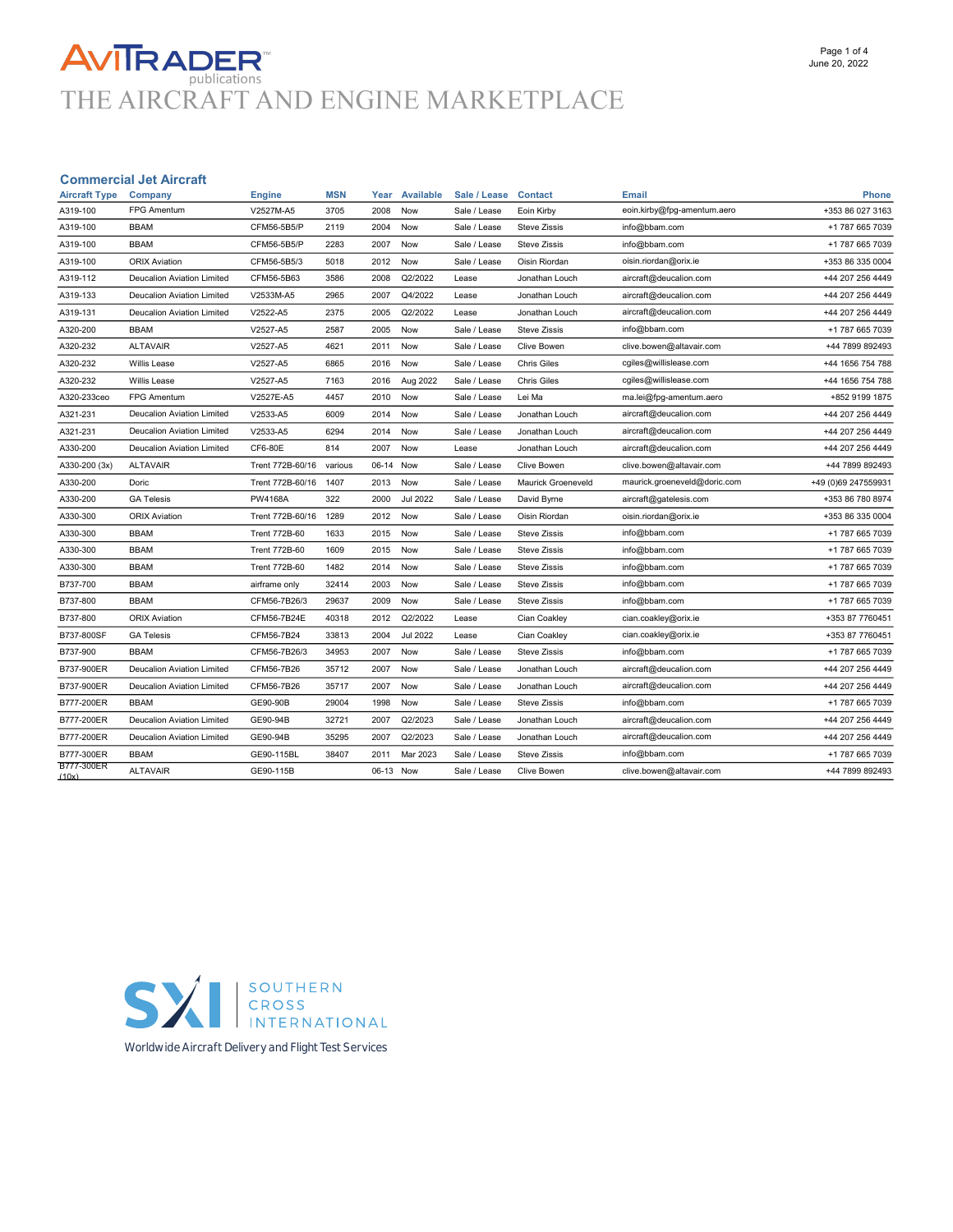### **AVITRADER** THE AIRCRAFT AND ENGINE MARKETPLACE

#### Regional Jet / Turboprop Aircraft

| <b>Aircraft Type</b>     | Company                                   | <b>Engine</b>          | <b>MSN</b> | Year                | <b>Available</b>               | Sale / Lease | <b>Contact</b>       | <b>Email</b>                    | <b>Phone</b>            |
|--------------------------|-------------------------------------------|------------------------|------------|---------------------|--------------------------------|--------------|----------------------|---------------------------------|-------------------------|
| <b>CRJ-200</b>           | Regional One                              | CF34-3B1               | 7925       | 2004                | Now                            | Sale / Lease | Kurt Brulisauer      | kbrulisauer@regionalone.com     | +1 (404) 542-5320       |
| <b>CRJ-200</b>           | Regional One                              | CF34-3B1               | 7926       | 2004                | Now                            | Sale / Lease | Kurt Brulisauer      | kbrulisauer@regionalone.com     | +1 (404) 542-5320       |
| <b>CRJ-200</b>           | Regional One                              | CF34-3B1               | 7937       | 2004                | Now                            | Sale / Lease | Kurt Brulisauer      | kbrulisauer@regionalone.com     | +1 (404) 542-5320       |
| <b>CRJ-200</b>           | Regional One                              | CF34-3B1               | 7941       | 2006                | Now                            | Sale / Lease | Kurt Brulisauer      | kbrulisauer@regionalone.com     | +1 (404) 542-5320       |
| <b>CRJ-200ER</b>         | Regional One                              | CF34-3B1               | 8062       | 2006                | Now                            | Sale / Lease | Kurt Brulisauer      | kbrulisauer@regionalone.com     | +1 (404) 542-5320       |
| <b>CRJ-200ER</b>         | Regional One                              | CF34-3B1               | 8059       | 2005                | Now                            | Sale / Lease | Kurt Brulisauer      | kbrulisauer@regionalone.com     | +1 (404) 542-5320       |
| <b>CRJ-200LR</b>         | Regional One                              | CF34-3B1               | 7625       | 2002                | Now                            | Sale / Lease | Kurt Brulisauer      | kbrulisauer@regionalone.com     | +1 (404) 542-5320       |
| <b>CRJ900</b>            | Regional One                              | CF34-8C5               | 15215      | 2009                | Now                            | Lease        | Kurt Brulisauer      | kbrulisauer@regionalone.com     | +1 (404) 542-5320       |
| <b>CRJ900</b>            | Regional One                              | CF34-8C5               | 15207      | 2008                | Now                            | Lease        | Kurt Brulisauer      | kbrulisauer@regionalone.com     | +1 (404) 542-5320       |
| CRJ900ER                 | Regional One                              | CF34-8C5               | 15111      | 2007                | Now                            | Lease        | Kurt Brulisauer      | kbrulisauer@regionalone.com     | +1 (404) 542-5320       |
| CRJ900ER                 | Regional One                              | CF34-8C5               | 15115      | 2007                | Now                            | Lease        | Kurt Brulisauer      | kbrulisauer@regionalone.com     | +1 (404) 542-5320       |
| DHC8-Q400                | Regional One                              | <b>PW150A</b>          | 4042       | 2001                | Now                            | Sale / Lease | Kurt Brulisauer      | kbrulisauer@regionalone.com     | +1 (404) 542-5320       |
| DHC8-Q400                | Regional One                              | <b>PW150A</b>          | 4100       | 2005                | Now                            | Sale / Lease | Kurt Brulisauer      | kbrulisauer@regionalone.com     | +1 (404) 542-5320       |
| <b>ERJ-145LR</b>         | Regional One                              | AE3007                 | 145508     | 2001                | Now                            | Sale / Lease | Kurt Brulisauer      | kbrulisauer@regionalone.com     | +1 (404) 542-5320       |
| <b>ERJ-145LR</b>         | Regional One                              | AE3007                 | 145515     | 2001                | Now                            | Sale / Lease | Kurt Brulisauer      | kbrulisauer@regionalone.com     | +1 (404) 542-5320       |
| ERJ170-100LR             | Regional One                              | CF34-8E5               | 17000093   | 2005                | Now                            | Sale / Lease | Kurt Brulisauer      | kbrulisauer@regionalone.com     | +1 (404) 542-5320       |
| <b>SAAB 2000</b>         | Jetstream Aviation Capital                | AE2100A                | 031        | 1996                | Now                            | Sale / Lease | Donald Kamenz        | dkamenz@jetstreamavcap.com      | +1 (305) 447-1920 x 115 |
|                          | SAAB 340B CRG Jetstream Aviation Capital  | CT7-9B                 | 224        | 1990                | Now                            | Lease        | <b>Bill Jones</b>    | bjones@jetstreamavcap.com       | +1 (305) 447-1920 x 102 |
|                          | SAAB 340B Plus Jetstream Aviation Capital | CT7-9B                 | 450        | 1998                | Now                            | Lease        | <b>Bill Jones</b>    | bjones@jetstreamavcap.com       | +1 (305) 447-1920 x 102 |
|                          | <b>Commercial Engines</b>                 |                        |            |                     |                                |              |                      |                                 |                         |
| <b>CF34 Engines</b>      |                                           | Sale / Lease           |            | Company             |                                |              | <b>Contact</b>       | <b>Email</b>                    | <b>Phone</b>            |
| CF34-8E5                 |                                           | Now - Lease            |            |                     | Lufthansa Technik AERO Alzey   |              | Kai Ebach            | k.ebach@lhaero.com              | +49-6731-497-368        |
| CF34-10E                 |                                           | Now - Lease            |            |                     |                                |              |                      |                                 |                         |
| CF34-8C                  |                                           | Now - Lease            |            |                     |                                |              |                      |                                 |                         |
| CF34-3A                  |                                           | Now - Sale / Lease     |            |                     |                                |              |                      |                                 |                         |
| (2) CF34-10E6            | Full QEC                                  | Now - Sale / Lease     |            | DASI                |                                |              | Joe Hutchings        | joe.hutchings@dasi.com          | + 1 954-478-7195        |
| (1) CF34-10E5A1 Full QEC |                                           | Now - Sale / Lease     |            |                     |                                |              |                      |                                 |                         |
| (3) CF34-10E6            |                                           | Now - Lease            |            | <b>Willis Lease</b> |                                |              | Jennifer Merriam     | leasing@willislease.com         | +1 (561) 349-8950       |
| (3) CF34-10E7            |                                           | Now - Lease            |            |                     |                                |              |                      |                                 |                         |
| (1) CF34-8C5A1           |                                           | Now - Sale/Lease/Exch. |            |                     | <b>Magellan Aviation Group</b> |              | <b>Bradley Hogan</b> | bradley.hogan@magellangroup.net | +1 980.256.7120         |
| (2) CF34-8C5B1           |                                           | Now - Sale/Lease/Exch. |            |                     |                                |              |                      |                                 |                         |
| (3) CF34-8E5A1           |                                           | Now - Sale/Lease/Exch. |            |                     |                                |              |                      |                                 |                         |



**Willis Lease Finance Corporation** Power to Spare - Worldwide®







(1) CF34-10E6 **Now - Lease** Engine Lease Finance Declan Madigan declan.madigan@elfc.com +353 61 291717<br>
(1) CF34-10E6



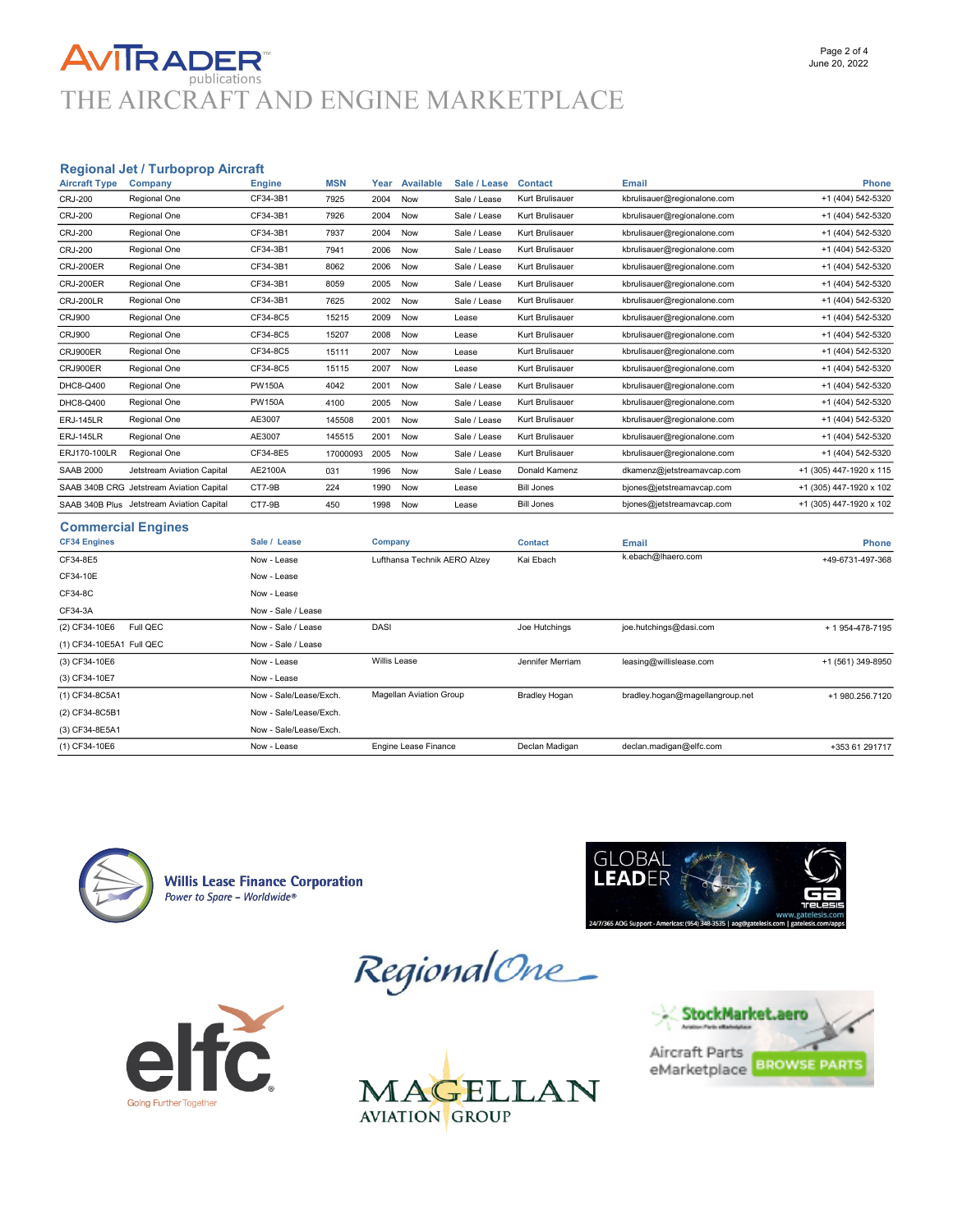## **AVITRADER**<br>THE AIRCRAFT AND ENGINE MARKETPLACE

#### Commercial Engines (cont.)

| $\frac{1}{2}$               |                        |                                   |                         |                                 |                   |
|-----------------------------|------------------------|-----------------------------------|-------------------------|---------------------------------|-------------------|
| <b>CF6 Engines</b>          | Sale / Lease           | Company                           | <b>Contact</b>          | <b>Email</b>                    | Phone             |
| (1) CF6-80E1A4B             | Now - Sale / Lease     | <b>GA Telesis</b>                 |                         | engines@gatelesis.com           |                   |
| (1) CF6-80C2B7F             | Now - Sale             |                                   |                         |                                 |                   |
| (1) CF6-80E                 | Now - Lease            | Willis Lease                      | Jennifer Merriam        | leasing@willislease.com         | +1 (561) 349-8950 |
| (2) CF6-80E1                | Now - Lease            | Deucalion Aviation Limited        | Jonathan Louch          | aircraft@deucalion.com          | +44 207 256 4449  |
| <b>CFM Engines</b>          | Sale / Lease           | Company                           | <b>Contact</b>          | <b>Email</b>                    | Phone             |
| (1) CFM56-5B3/3             | Now - Lease            | FTAI Aviation LLC                 | <b>Mark Napoles</b>     | mnapoles@ftaiaviation.com       | +1 786-785-0777   |
| (1) CFM56-5B4/P             | Now - Lease            |                                   |                         |                                 |                   |
|                             |                        |                                   |                         |                                 |                   |
| (1) CFM56-5B3/P             | Now - Lease            |                                   |                         |                                 |                   |
| (1) CFM56-5B1/P             | Now - Lease            |                                   |                         |                                 |                   |
| (1)CFM56-7B24               | Now - Lease            |                                   |                         |                                 |                   |
| (1) CFM56-7B26              | Now - Lease            |                                   |                         |                                 |                   |
| (3) CFM56-7B24/3            | Now - Lease            | Willis Lease                      | Jennifer Merriam        | leasing@willislease.com         | +1 (561) 349-8950 |
| (3) CFM56-5B4/3             | Now - Lease            |                                   |                         |                                 |                   |
| (1) CFM56-5C4/P             | Now - Lease            |                                   |                         |                                 |                   |
| (1) CFM56-7B24/E            | Now - Lease            |                                   |                         |                                 |                   |
| (3) CFM56-7B24              | Now - Lease            |                                   |                         |                                 |                   |
| (1) CFM56-7B26              | Now - Lease            |                                   |                         |                                 |                   |
| (2) CFM56-5C4               | Now - Lease            |                                   |                         |                                 |                   |
| (2) CFM56-5B4/P             | Now - Lease            |                                   |                         |                                 |                   |
| (1) CFM56-7B26E             | Now - Lease            |                                   |                         |                                 |                   |
|                             |                        |                                   |                         |                                 |                   |
| (2) CFM56-7B26/3            | Now - Lease            |                                   |                         |                                 |                   |
| (2) CFM56-5B5/P             | Now - Sale / Lease     | <b>BBAM</b>                       | <b>Steve Zissis</b>     | info@bbam.com                   | +1 787 665 7040   |
| (1) CFM56-5B4/P             | Now - Sale / Lease     |                                   |                         |                                 |                   |
| (2) CFM56-5B6               | Now - Sale / Lease     |                                   |                         |                                 |                   |
| CFM56-5 (all thrust levels) | Now - Sale / Lease     | <b>Contrail Aviation Support</b>  | Steve Williamson        | steve@contrail.com              | +1 720-276-5966   |
| CFM56-7 (all thrust levels) | Now - Sale / Lease     |                                   |                         |                                 |                   |
| (2) CFM56-7B22              | Now - Lease            | <b>Deucalion Aviation Limited</b> | Jonathan Louch          | aircraft@deucalion.com          | +44 207 256 4449  |
| (multiple) CFM56-5B         | Now - Sale / Lease     | <b>CFM Materials</b>              | Josef Noebauer          | josef.noebauer@cfmmaterials.com | +1 469-628-3756   |
| (multiple) CFM56-7B         | Now - Sale / Lease     |                                   |                         |                                 |                   |
| (1) CFM56-7B26/3            | Now - Lease            | Engine Lease Finance              | Declan Madigan          | declan.madigan@elfc.com         | +353 61 291717    |
| (1) CFM56-7B24/E            | Now - Lease            |                                   |                         |                                 |                   |
| (1) CFM56-5B4/3             | Now - Lease            |                                   |                         |                                 |                   |
| (1) CFM56-5C4/P (u/s)       | Now - Sale             | Castlelake                        | <b>Stuart MacGregor</b> | Stuart.macgregor@castlelake.com | +44 207 190 6138  |
| (1) CFM56-7B22/3            | Now - Lease            |                                   |                         |                                 |                   |
| (1) CFM56-5B6/3             | Now - Sale / Lease     | <b>GA Telesis</b>                 |                         | engines@gatelesis.com           |                   |
| (1) CFM56-5B3/P             | Now - Sale/Lease/Exch. | <b>Magellan Aviation Group</b>    | <b>Bradley Hogan</b>    | bradley.hogan@magellangroup.net | +1 980.256.7120   |
|                             | Now - Sale/Lease/Exch. |                                   |                         |                                 |                   |
| (2) CFM56-5B6/P             |                        |                                   |                         |                                 |                   |
| (1) CFM56-7B27              | Now - Sale/Lease/Exch. |                                   |                         |                                 |                   |
| <b>GE90 Engines</b>         | Sale / Lease           | Company                           | <b>Contact</b>          | Email                           | Phone             |
| (1) GE90-94B                | Now - Lease            | Engine Lease Finance              | Declan Madigan          | declan.madigan@elfc.com         | +353 61 291717    |
| (1) GE90-115BL (Propulsor)  | Now - Lease            |                                   |                         |                                 |                   |
| (2) GE90-90B                | Now - Sale/Lease/Exch. | <b>BBAM</b>                       | Steve Zissis            | info@bbam.com                   | +1 787 665 7039   |
| <b>LEAP Engines</b>         | Sale / Lease           | Company                           | <b>Contact</b>          | Email                           | Phone             |
| (1) LEAP-1A33               | Now - Lease            | Willis Lease                      | Jennifer Merriam        | leasing@willislease.com         | +1 (561) 349-8950 |
| (1) LEAP-1A32               | Now - Lease            | Engine Lease Finance              | Declan Madigan          | declan.madigan@elfc.com         | +353 61 291717    |
| PW 1000G Engines            | Sale / Lease           | Company                           | <b>Contact</b>          | Email                           | Phone             |
| (1) PW1133GA                | Jun 2022 - Lease       | <b>Willis Lease</b>               | Jennifer Merriam        | leasing@willislease.com         | +1 (561) 349-8950 |
| PW 4000 Engines             | Sale / Lease           | Company                           | <b>Contact</b>          | Email                           | <b>Phone</b>      |
| (1) PW4168                  | Now - Sale / Lease     | Castlelake                        | Graeme Dodd             | Graeme.dodd@castlelake.com      | +44 207 190 6138  |
| <b>PW Small Engines</b>     | Sale / Lease           | Company                           | <b>Contact</b>          | Email                           | Phone             |
| PW119B RGB                  | Now - Lease            | Lufthansa Technik AERO Alzey      | Kai Ebach               | k.ebach@lhaero.com              | +49-6731-497-368  |
| <b>PW119B</b>               | Now - Lease            |                                   |                         |                                 |                   |
|                             |                        |                                   |                         |                                 |                   |
| <b>PW120A</b>               | Now - Lease            |                                   |                         |                                 |                   |
| <b>PW121 (ATR)</b>          | Now - Lease            |                                   |                         |                                 |                   |
| <b>PW124B</b>               | Now - Lease            |                                   |                         |                                 |                   |
| <b>PW123B</b>               | Now - Lease            |                                   |                         |                                 |                   |
| <b>PW125B</b>               | Now - Lease            |                                   |                         |                                 |                   |
| <b>PW127F</b>               | Now - Lease            |                                   |                         |                                 |                   |
| <b>PW150A</b>               | Now - Lease            |                                   |                         |                                 |                   |
| <b>PW127M</b>               | Now - Lease            |                                   |                         |                                 |                   |
| PW150A RGB                  | Now - Lease            |                                   |                         |                                 |                   |